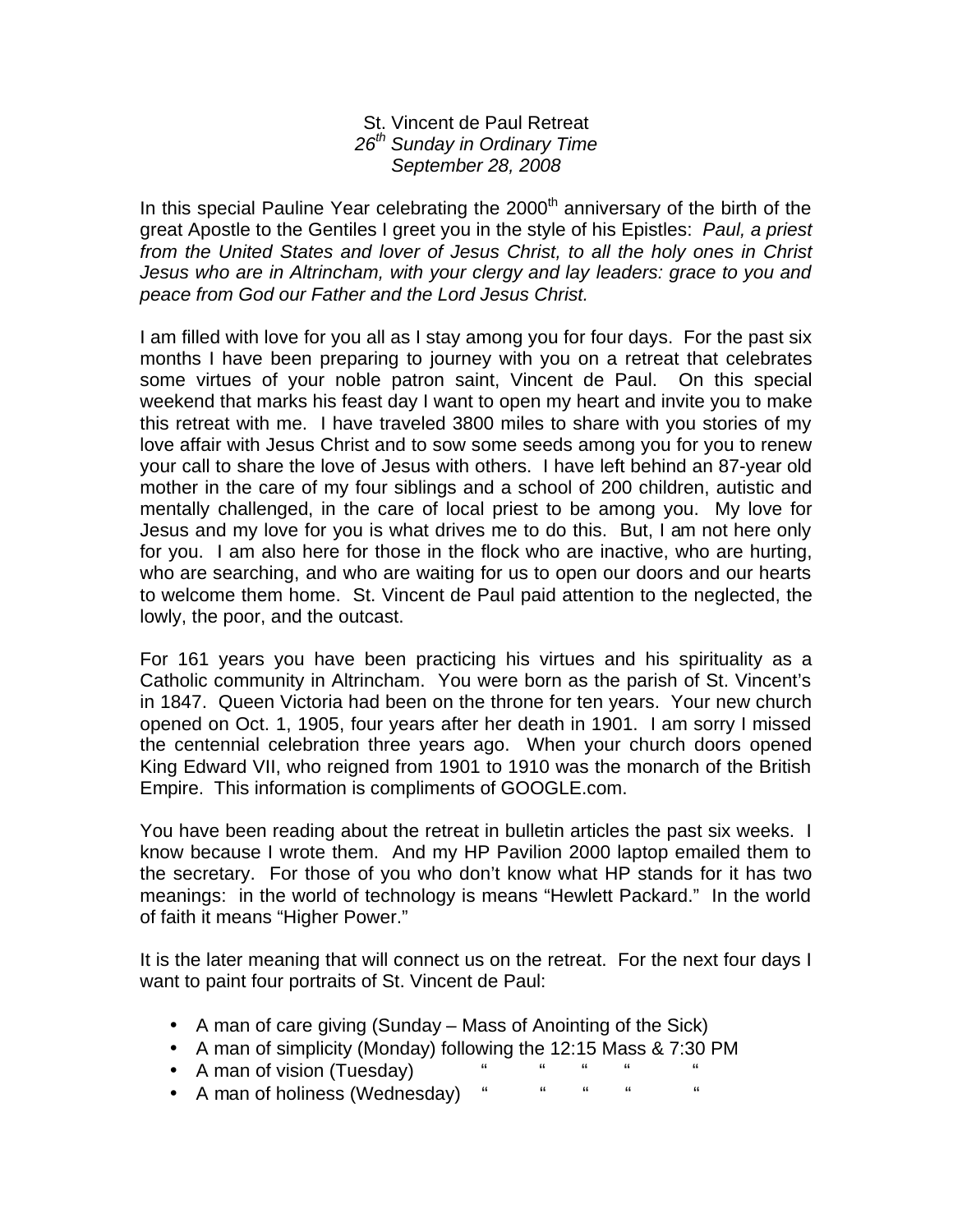These virtues were birthed in him by a God whose dream was to use Vincent to preach the gospel of Jesus to beggars and the rural poor and those victimized by wars and pillaging at the hands of invading nations in 17<sup>th</sup> century France.

The scripture readings today invite us to think about God's dream for us. Ezekiel's generation felt that their sufferings (the fall of Jerusalem and the Exile into Babylon) were a punishment for the sins of the past generation. Their complaint is unfair. According to Ezekiel it is the sinfulness of the complaining generation that prevents them from seeing how fair God really is. To support his view, Ezekiel cites two examples. The first involves the punishment that befalls an evil person; the second deals with the rewards given to one who is good. What the prophet declares is the responsibility of each person to act with awareness of what the consequences will be. It is a view that Ezekiel inherited from previous generations, but it is spoken in a new way. The prophet holds out the hope of conversion, of turning away from sin, and of turning to God. In the U.S. we have a saying that fits Ezekiel's message: *some people espouse a way of life based upon the philosophy – "ready, fire, aim" while others live according to a philosophy – "ready, aim, fire."* In the words of a wisdom saying; "what you focus on determines what you miss." Ezekiel is trying to get his generation to focus less on complaining and more on conversion. As Albert Einstein once said, *"Everything has changed but our thinking."*

In the gospel reading St. Matthew portrays Jesus as a new Ezekiel. The audience he is trying to change is the chief priests and elders. They are expected to be close to God and, by profession, tax collectors and prostitutes are thought to be far from God. But what is thought to be far from God is "going into the kingdom ahead of" what is thought to be close to God. The reason for this reversal is that when tax collectors and sinners heard John, they repented. They changed their minds and began to live in a new way. But the chief priests and elders did not change their mind. Their resistance is deep.

Leading a life of righteousness is about repenting and not resisting. This is what the first born son in the story does. But, the religious leaders are the second son. They say they are righteous because of what they say but they do not carry through with what they say. Their endorsement of the first son is a judgment on themselves. They are aligned with the second son, and their real failure is that they cannot change their mind.

What Jesus is teaching is relevant for us. Life is about ebb and flow. But the mind always lags behind. It holds onto failures, grudges, insecurities and so it cannot ride the new moments that happen all the time. Therefore to enter into life---the kingdom of God-the mind has to continually change.

There is a wisdom saying: *the mind makes a good servant but a poor master.*  When we use all our energy to cling to what we think, there is little energy for